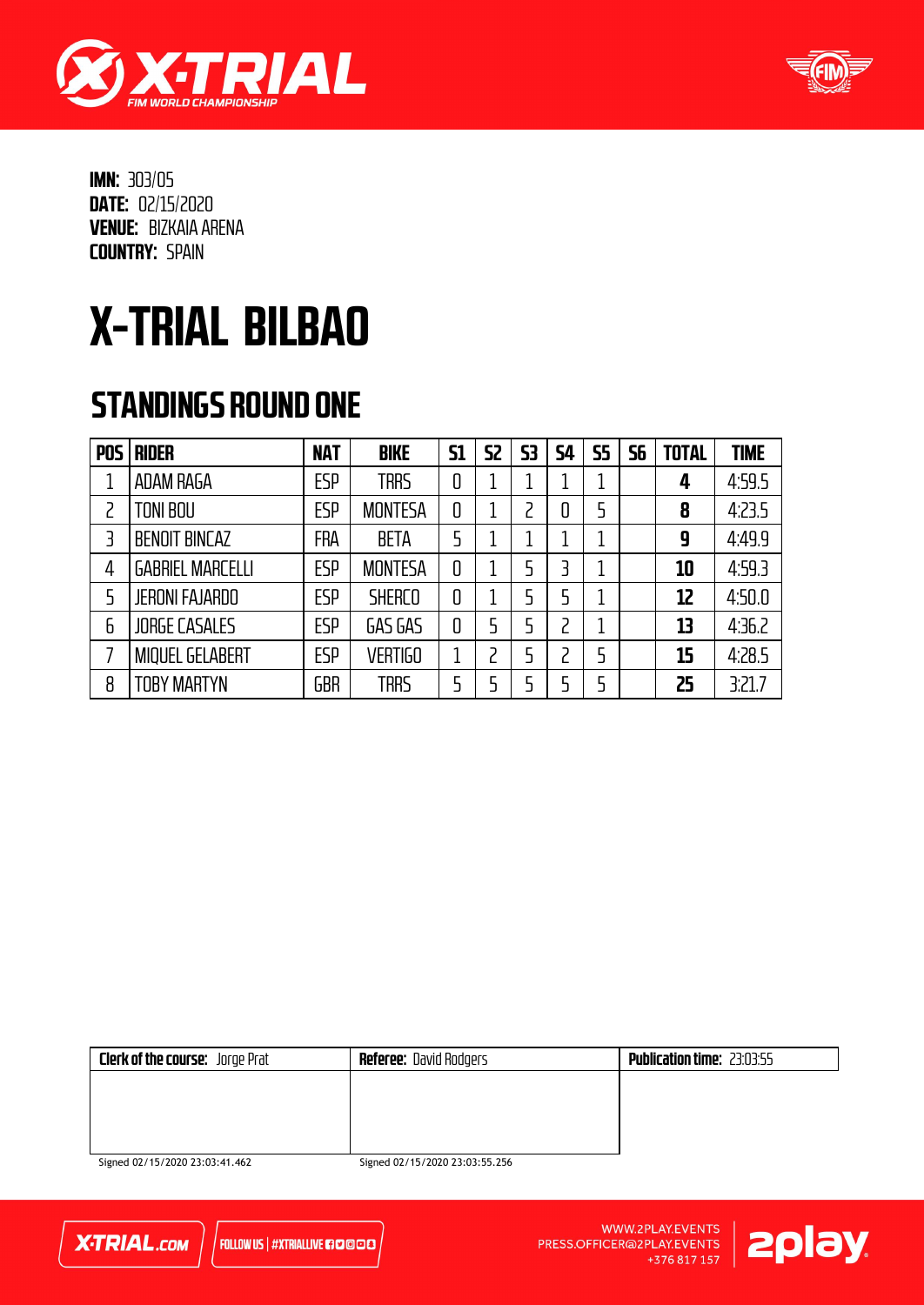



### X-TRIAL BILBAO

### STANDINGS ROUND TWO

### STANDINGS HEAT 1

| POS I | <b>RIDER</b>         | <b>NAT</b> | <b>BIKE</b>    | <b>S1</b> | 52 | 53 | <b>S4</b> | <b>S5</b> | <b>S6</b> | <b>TOTAL</b> | <b>TIME</b> |
|-------|----------------------|------------|----------------|-----------|----|----|-----------|-----------|-----------|--------------|-------------|
|       | <b>TONI BOU</b>      | <b>ESP</b> | <b>MONTESA</b> | C         |    |    |           | -         |           | 12           | 4:53.5      |
|       | <b>BENOIT BINCAZ</b> | <b>FRA</b> | <b>BETA</b>    |           |    |    |           | -         |           | 22           | 3:56.0      |
|       | <b>JORGE CASALES</b> | <b>ESP</b> | GAS GAS        |           |    |    |           | -         |           | 25           | 4:05.9      |

### STANDINGS HEAT 2

| <b>POS</b> | <b>RIDER</b>                    | <b>NAT</b> | <b>BIKE</b>    | <b>S1</b> | 52 | 53 | <b>S4</b> | 55<br>-- | 56 | <b>TOTAL</b> | <b>TIME</b> |
|------------|---------------------------------|------------|----------------|-----------|----|----|-----------|----------|----|--------------|-------------|
|            | ADAM RAGA                       | ESP        | TRRS           | ┍         |    |    |           |          |    | 0            | 4.48.c      |
|            | <b>JERONI FAJARDO</b>           | ESP        | SHERCO         |           |    |    |           |          |    | 17           | 4:02.       |
|            | <b>MARCELL</b><br><b>GABRIE</b> | ESP        | <b>MONTESA</b> |           |    |    |           |          |    | 17           | 4 R J       |

| <b>Clerk of the course:</b> Jorge Prat | <b>Referee: David Rodgers</b> | <b>Publication time: 23:03:55</b> |
|----------------------------------------|-------------------------------|-----------------------------------|
|                                        |                               |                                   |
|                                        |                               |                                   |
|                                        |                               |                                   |
| $C_{1} = 102145120202203144$           | $C = 1021451202022555557$     |                                   |

Signed 02/15/2020 23:03:41.462



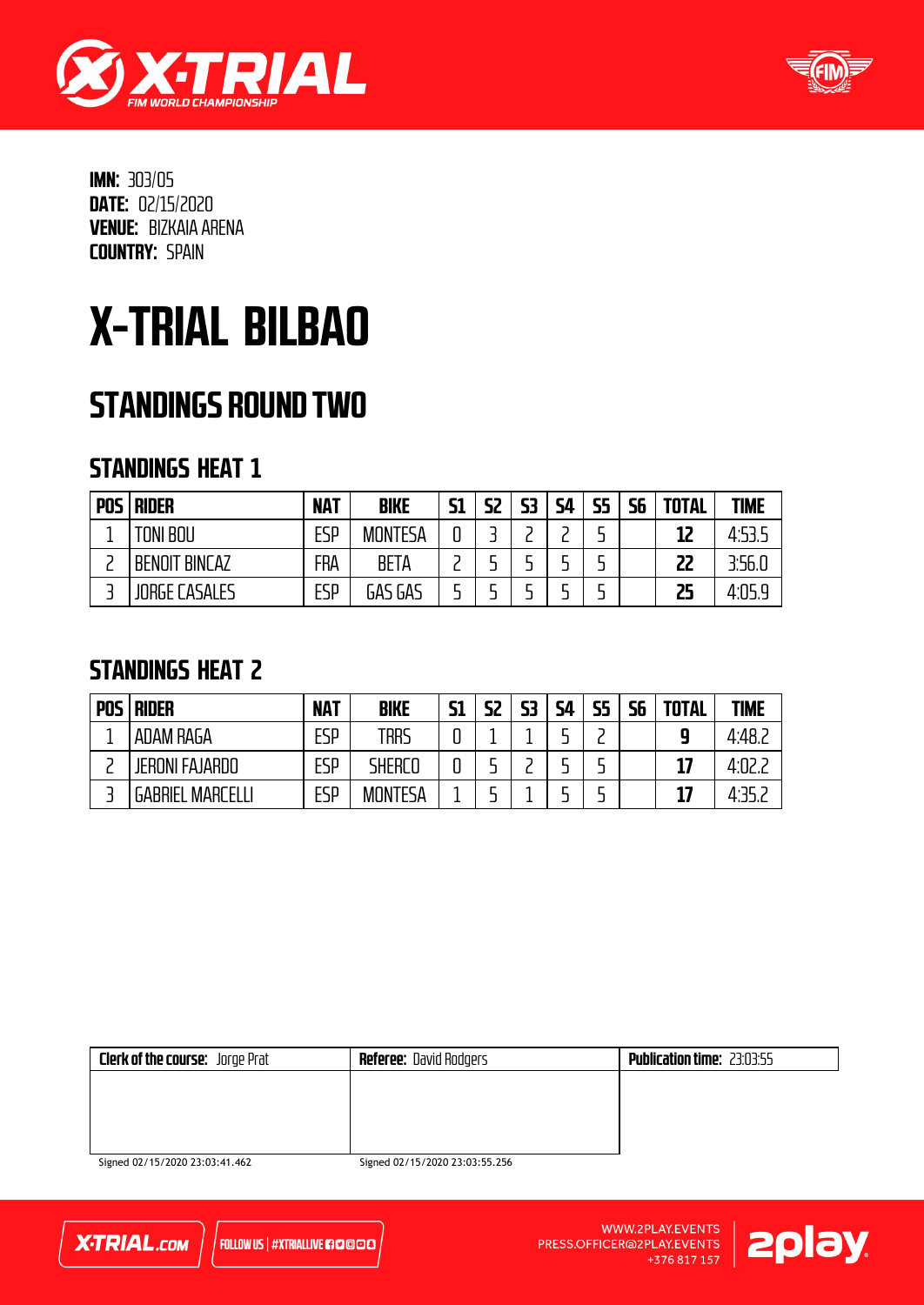



## X-TRIAL BILBAO

### STANDINGS RUNNERS-UP FINAL

| <b>POS</b> | <b>RIDER</b>                | <b>NAT</b> | <b>BIKE</b>   | 51 | 52<br>- 11 | C٦<br>נכ | 54 | כב | cс<br>סכ | <b>TOTAL</b> |
|------------|-----------------------------|------------|---------------|----|------------|----------|----|----|----------|--------------|
|            | rint<br><b>BENOI</b><br>'AΖ | FRA        | BE<br>۱A      | -  |            |          |    |    |          |              |
|            | JERONI FAJARDO              | FCD<br>ட⊐ா | <b>FHERLL</b> | -  |            |          |    |    |          |              |

#### STANDINGS FINAL

| <b>POS</b> | <b>RIDER</b> | <b>NAT</b> | <b>BIKE</b>    | C1<br>נכ | 52            | 53 | ς4<br>┙╹ | כק<br>. . | 56 | <b>TOTAL</b> |
|------------|--------------|------------|----------------|----------|---------------|----|----------|-----------|----|--------------|
|            | 1NI<br>BOU   | ESP        | <b>MONTESA</b> | u        | <u>ີ</u><br>u |    | ч        | -         |    |              |
| −          | ADAM RAGA    | FSD<br>டபா | trrs           | u        | -             | -  |          | -         |    |              |

| <b>Clerk of the course:</b> Jorge Prat | <b>Referee:</b> David Rodgers | <b>Publication time: 23:03:55</b> |
|----------------------------------------|-------------------------------|-----------------------------------|
|                                        |                               |                                   |
|                                        |                               |                                   |
|                                        |                               |                                   |
|                                        |                               |                                   |

Signed 02/15/2020 23:03:41.462



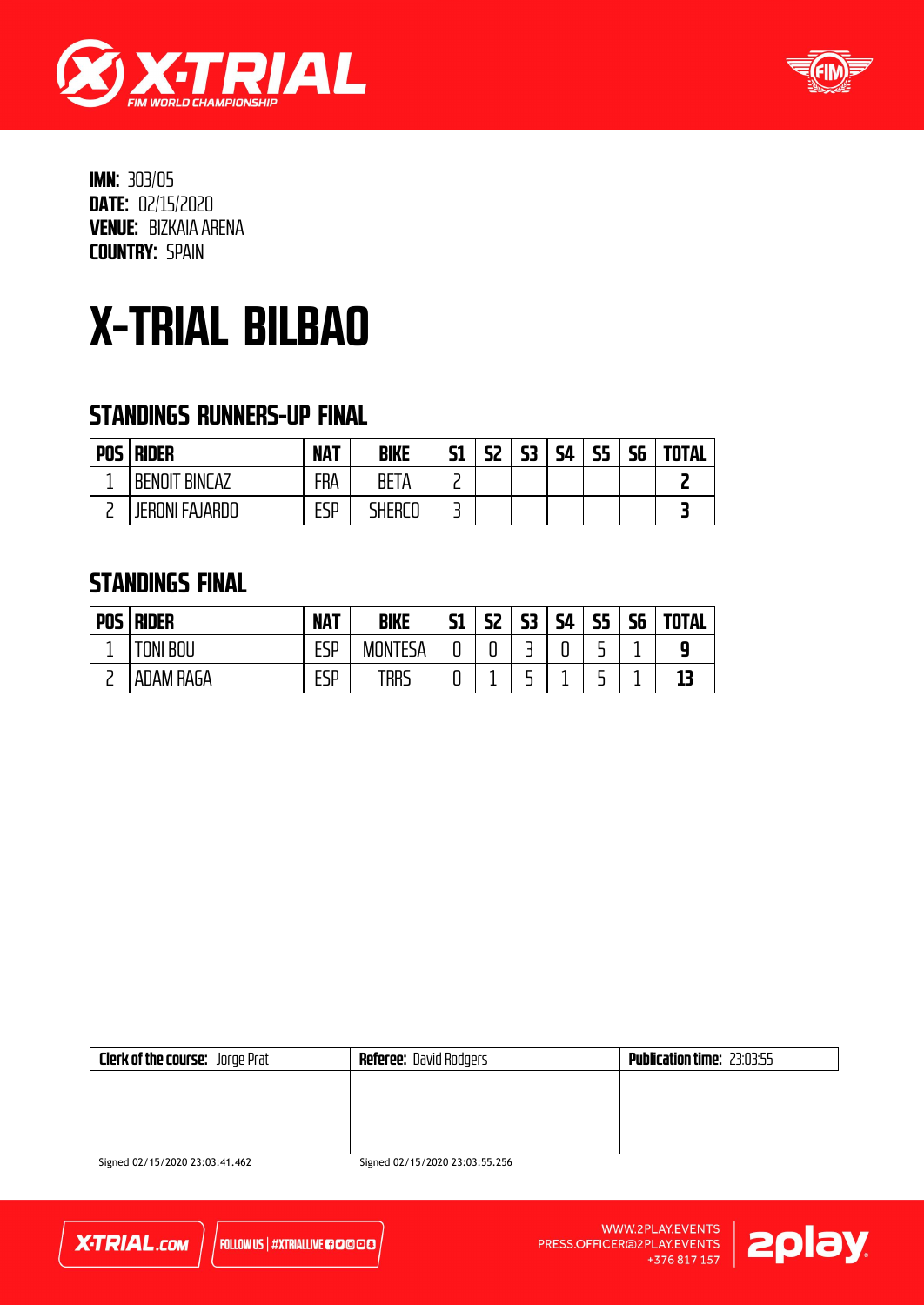



# X-TRIAL BILBAO

### X-TRIAL CLASSIFICATION

| <b>POS</b> | <b>RIDER</b>            | <b>NAT</b> | <b>BIKE</b>    | <b>S1</b> | <b>S2</b> | 53 | <b>S4</b> | <b>S5</b> | 56 | <b>TOTAL</b> |         |
|------------|-------------------------|------------|----------------|-----------|-----------|----|-----------|-----------|----|--------------|---------|
|            | TONI BOU                | ESP        | <b>MONTESA</b> | 0         | 0         |    |           |           |    | 9            | Final   |
|            | <b>ADAM RAGA</b>        | ESP        | <b>TRRS</b>    | 0         |           |    |           |           |    | 13           | Final   |
| 3          | <b>BENOIT BINCAZ</b>    | FRA        | <b>BETA</b>    | 2         |           |    |           |           |    | 2            | RF      |
| 4          | <b>JERONI FAJARDO</b>   | ESP        | <b>SHERCO</b>  | 3         |           |    |           |           |    |              | RF      |
|            | <b>GABRIEL MARCELLI</b> | ESP        | <b>MONTESA</b> | 1         | 5         |    | 5         |           |    | 17           | Round 2 |
| 6          | <b>JORGE CASALES</b>    | ESP        | GAS GAS        | 5         | 5         |    | 5         |           |    | 25           | Round 2 |
|            | <b>MIQUEL GELABERT</b>  | ESP        | <b>VERTIGO</b> | 1<br>┻    |           |    |           |           |    | 15           | Round 1 |
| 8          | TOBY MARTYN             | GBR        | <b>TRRS</b>    | 5         |           |    |           |           |    | 25           | Round 1 |

| <b>Clerk of the course:</b> Jorge Prat | <b>Referee: David Rodgers</b> | <b>Publication time: 23:03:55</b> |
|----------------------------------------|-------------------------------|-----------------------------------|
|                                        |                               |                                   |
|                                        |                               |                                   |
|                                        |                               |                                   |
|                                        |                               |                                   |

Signed 02/15/2020 23:03:41.462